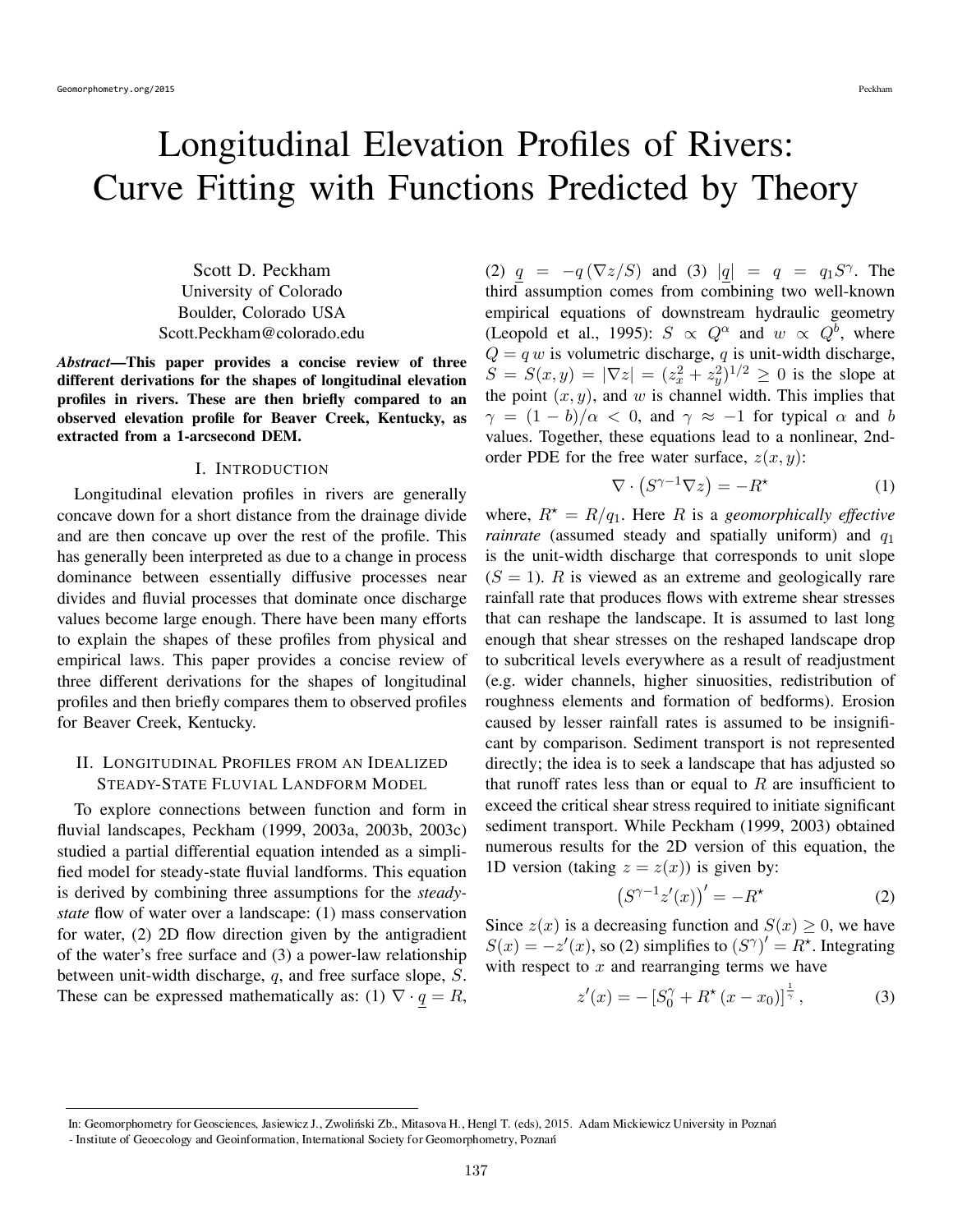where  $S_0 = -z'(x_0)$ . In the case where  $\gamma \neq -1$ , a second integration yields the general solution:

$$
z(x) = z_0 + \frac{1}{p_\gamma R^\star} \left\{ S_0^{\gamma+1} - [S_0^\gamma + R^\star(x - x_0)]^{p_\gamma} \right\}
$$
 (4)

where  $p_{\gamma} = (\gamma + 1)/\gamma$ . Note that  $p_{\gamma} \leq 0$  for  $\gamma \in [-1, 0)$ and is positive otherwise. In the case where  $\gamma = -1$ , the second integration of (3) gives:

$$
z(x) = z_0 - \frac{1}{R^*} \left\{ \ln \left[ 1 + S_0 R^*(x - x_0) \right] \right\}.
$$
 (5)

In (4) and (5) we have  $z(x_0) = z_0$  and  $z'(x_0) = -S_0$ .

## III. STEADY-STATE LONGITUDINAL PROFILES FROM A SEDIMENT TRANSPORT LAW AND HACK'S LAW

A generalized and widely-used sediment transport law – which contains several other transport laws for specific choices of m and  $n -$  is given by

$$
Q_s = K Q^m S^n. \tag{6}
$$

The coefficient, K, is usually called the *erodibility* and the exponents  $m$  and  $n$  are both typically taken to be between 1 and 2. Assuming that the long-term average runoff rate, R is spatially uniform, we have  $Q = RA$ , where A is the total contributing area above a given river outlet. Assuming a steady, spatially uniform rate of tectonic uplift,  $U$ , that exactly balances the rate of fluvial erosion (sometimes called "dynamic equilibrium"), we must similarly have  $Q_s = UA$ . Combining these with (6), we therefore find

$$
S_{eq} = [U/(KR^m)]^{1/n} A^{(1-m)/n}
$$
 (7)

where  $S_{eq}$  is the steady-state or equilibrium slope at any point and  $R$  is a uniform runoff rate (Tucker and Bras, 1998). This agrees with an empirical law called Flint's Law (Flint, 1974), often written as  $S = cA^{-\theta}$ , where the exponent  $\theta > 0$  is typically close to 1/2. The prediction here is that  $\theta = (m-1)/n$ , and  $\theta > 0$  since  $m > 1$ . As shown by Whipple and Tucker (1999), an empirical law known as Hack's Law, given by

$$
A = k_h x^h \tag{8}
$$

can be inserted into  $(7)$  to express slope in terms of x, the flow distance downstream from a drainage divide. The Hack exponent is typically close to  $3/5 = 0.6$ , so its reciprocal, h, is close to  $5/3 = 1.67$ . This results in the equation:  $S(x) = -z'(x) = Cx^{p-1}$ , which can be integrated to get a functional form for the longitudinal profile. This gives

$$
z(x) = \begin{cases} z_0 - (C/p) (x^p - x_0^p), & \text{if } p \neq 0 \\ z_0 - C \ln (x/x_0) & \text{if } p = 0, \end{cases}
$$
 (9)

where  $p = 1 - \theta h$  and  $C = [U/(KR^m)]^{1/n} k_h^{-\theta}$ . For  $\theta =$ 1/2 and  $h = 5/3$  we have  $p = 1/6$ . Note that  $z(x_0) = z_0$ and  $z'(x_0) = -S_0$ , where  $S_0 = Cx_0^{p-1}$ . These functional forms are somewhat similar to those predicted from the idealized steady-state fluvial landform model, as given by (4) and (5). However, here  $p > 0$  and there,  $p_{\gamma} < 0$ . Also, here we need  $x_0 \neq 0$  to avoid an infinite slope at  $x_0$ . Despite these differences, their plots look very similar for typical values of their parameters.

## IV. LONGITUDINAL PROFILES FROM A SEDIMENT TRANSPORT LAW AND SIMILARITY SOLUTIONS

Smith et al. (2000) developed a theory of graded streams that is based on conservation of sediment and the generalized sediment transport law

$$
q_s = Cx^\gamma S^\delta \tag{10}
$$

where  $q_s$  is unit-width sediment discharge, x is downstream distance from a divide, C is a constant and  $S = -z_x > 0$ . While Smith et al. (2000) gave results for both (transportlimited) alluvial channel profiles and (detachment-limited) bedrock channel profiles, which obey different sediment conservation laws, here we restrict attention to alluvial channel profiles. For alluvial channels, conservation of sediment mass can be expressed as

$$
z_t = \nabla \cdot \left[ -q_s \left( \nabla z / S \right) \right] \tag{11}
$$

which in the 1D case, after inserting  $(10)$  becomes

$$
z_t = -C\left[x^{\gamma} \left(-z_x\right)^{\delta}\right]_x. \tag{12}
$$

*Similarity solutions* to (12) are sought by inserting

$$
z(x,t) = \tau^{\alpha} F\left(x/\tau^{\beta}\right)
$$
 (13)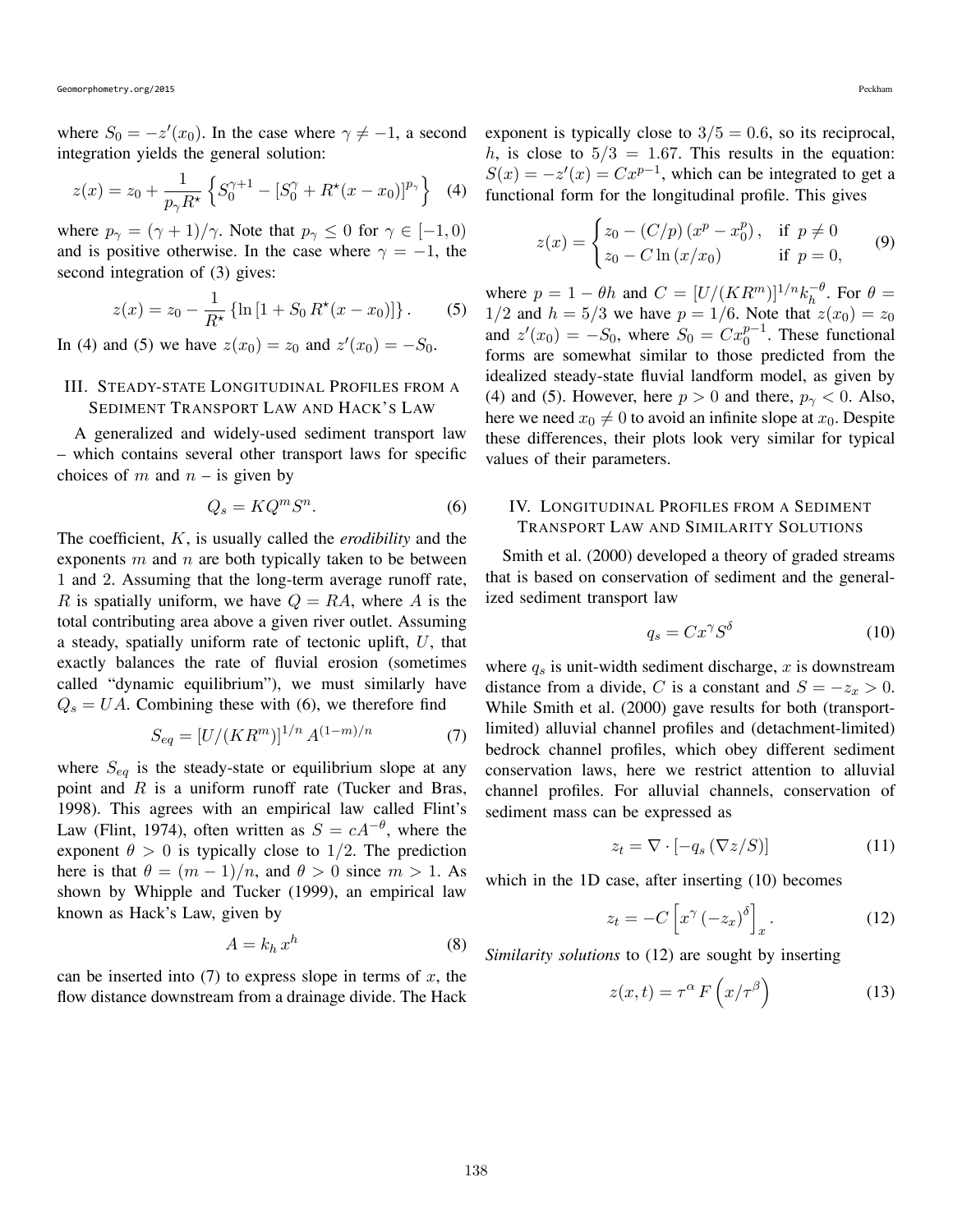and solving the resulting ODE for  $F(\eta)$ , where  $\eta = x/\tau^{\beta}$  is called the *similarity variable* and  $\tau = \tau_0 + \omega t$ . The resulting solutions have an initial elevation of  $z_0 = z(0, 0)$  at the upstream end where  $x = 0$  and descend to  $z = 0$  at the downstream end where  $x = X(t)$ . An expression for  $X(t)$ can be obtained by solving  $z(X,t) = 0$  for X. The initial x-position is denoted by  $X_0 = X(0)$ .

Not including a tectonic uplift term in (12) allows similarity solutions to be found. However, if  $z(x, t)$  is a similarity solution to (12), then it is easy to check that  $z(x,t) + \int_0^t U(t)dt$  is a solution to (12) with  $U = U(t)$ added to its right-hand side, where  $U(t)$  is a spatially uniform uplift rate. The resulting solution will no longer be a similarity solution. For steady uplift,  $U(t) = u_0$ , and the solution is  $z(x,t) + u_0t$ .

Smith et al. (2000) showed how these similarity solutions for alluvial channel profiles can be divided into four classes, each with a different physical interpretation. In all cases, *admissible* solutions require  $\delta > 1$  and  $0 < \gamma < \delta + 1$ . These are briefly summarized in the following four sections.

## *1) Fans and Pediments:*  $\alpha + \beta = 0$ *.*

These solutions are characterized by zero net sediment loss, so that the mass of material under the profile does not change over time. They are always concave upwards and there is no net loss of material through the lower boundary, which advances downstream over time. Solutions are interpreted as representing a spreading fan of material, as occurs in internal basins such as those in arid and semiarid regions of the western U.S..

$$
z(x,t) = z_0 G(\omega t) \left\{ 1 - \left[ (x/X_0) G(\omega t) \right]^{p_1} \right\}^{p_2} \tag{14}
$$

$$
G(\omega t) = (1 + \omega t)^{1/(\gamma - 2\delta)}
$$
\n(15)

$$
\omega = -C(\gamma - 2\delta) \left(\frac{1 - \gamma + \delta}{\delta - 1}\right)^{\delta} \frac{z_0^{\delta - 1}}{X_0^{1 - \gamma + \delta}} \qquad (16)
$$

where  $p_1 = (1 - \gamma + \delta)/\delta$ , and  $p_2 = \delta/(\delta - 1)$ . Admissible solutions have  $(0 < p_1 < 1)$  and  $p_2 > 1$ .

### *2) Hanging Valleys:*  $\alpha = 0$ *.*

These solutions are characterized by unconstrained sediment removal. The elevation at their upstream end is fixed for all time; that is,  $z(0,t) = z_0$  for all t. Profiles are

concave upwards for  $\gamma > 2$ , linear for  $\gamma = 2$  and convex upwards for  $\gamma < 2$ . Slopes decrease over time if the profile is concave upwards and increase over time if it is convex or linear.  $X(t)$  is a decreasing function, so the lower boundary moves upstream over time. Sediment discharge at the lower boundary remains constant over time. After a time,  $t = \tau_0$ , profiles approach a vertical "cliff" at  $x = 0$ .

$$
z(x,t) = z_0 [1 - G(\omega t) (x/X_0)^p]
$$
 (17)

$$
G(\omega t) = (1 + \omega t)^{1/(1 - \delta)}
$$
\n(18)

$$
\omega = -C(2\delta - \gamma) \left( \frac{1 + \delta - \gamma}{\delta - 1} \right) \frac{z_0^{\delta - 1}}{X_0^{1 + \delta - \gamma}} \tag{19}
$$

where  $p = (1 + \delta - \gamma)/(\delta - 1) > 0$ .

*3) Fixed Lower Boundaries and Base Levels:*  $\beta = 0$ .

These solutions are applicable to rivers that drain to a large water body with a fixed elevation. The  $x$ -position of their downstream end is fixed for all time; that is,  $X = X_0$  and  $z(X_0,t) = 0$  for all t. The solutions are *separable*, so that  $z(x,t) = F(x)T(t)$ , where

$$
T(t) = [(\delta - 1)C\lambda t + 1]^{\frac{1}{1 - \delta}} \tag{20}
$$

$$
\[x^{\gamma}(-F_x)^{\delta}\]_x = \lambda F. \tag{21}
$$

Note that  $\lambda > 0$ ,  $T(0) = 1$  and  $z(x, 0) = F(x)$ . However, the ODE for  $F(x)$  must be solved numerically. Hypsometric curves for these solutions are time-invariant.

### *4) Steady-State Profiles and Tectonic Motion:*  $\alpha = 1$ *.*

These solutions are characterized by  $z_t = -L$ , where L is a spatially uniform rate of downcutting. That is, solutions are curves that rise or lower at a constant rate and they are always upward concave, with

$$
z(x,t) = z_0 [(1 + \omega t) - (x/X_0)^p]
$$
 (22)

$$
\omega = (-C/z_0)(z_0 p X_0^{-p})^{\delta} < 0 \tag{23}
$$

where  $p = 1/\beta = (1 + \delta - \gamma)/\delta$  and  $0 < p < 1$ . When the effect of steady, uniform uplift is included by adding  $u_0t$  (as explained previously), the terms  $u_0t$  and  $z_0 \omega t$  can be grouped,  $z_t = -L = u_0 + z_0 \omega$  and the result is still a similarity solution. In the special case where  $u_0 = -\omega z_0$ , we have  $L = 0$  and the profile is a *steady-state* solution. This is a type of *dynamic equilibrium*, as discussed earlier.